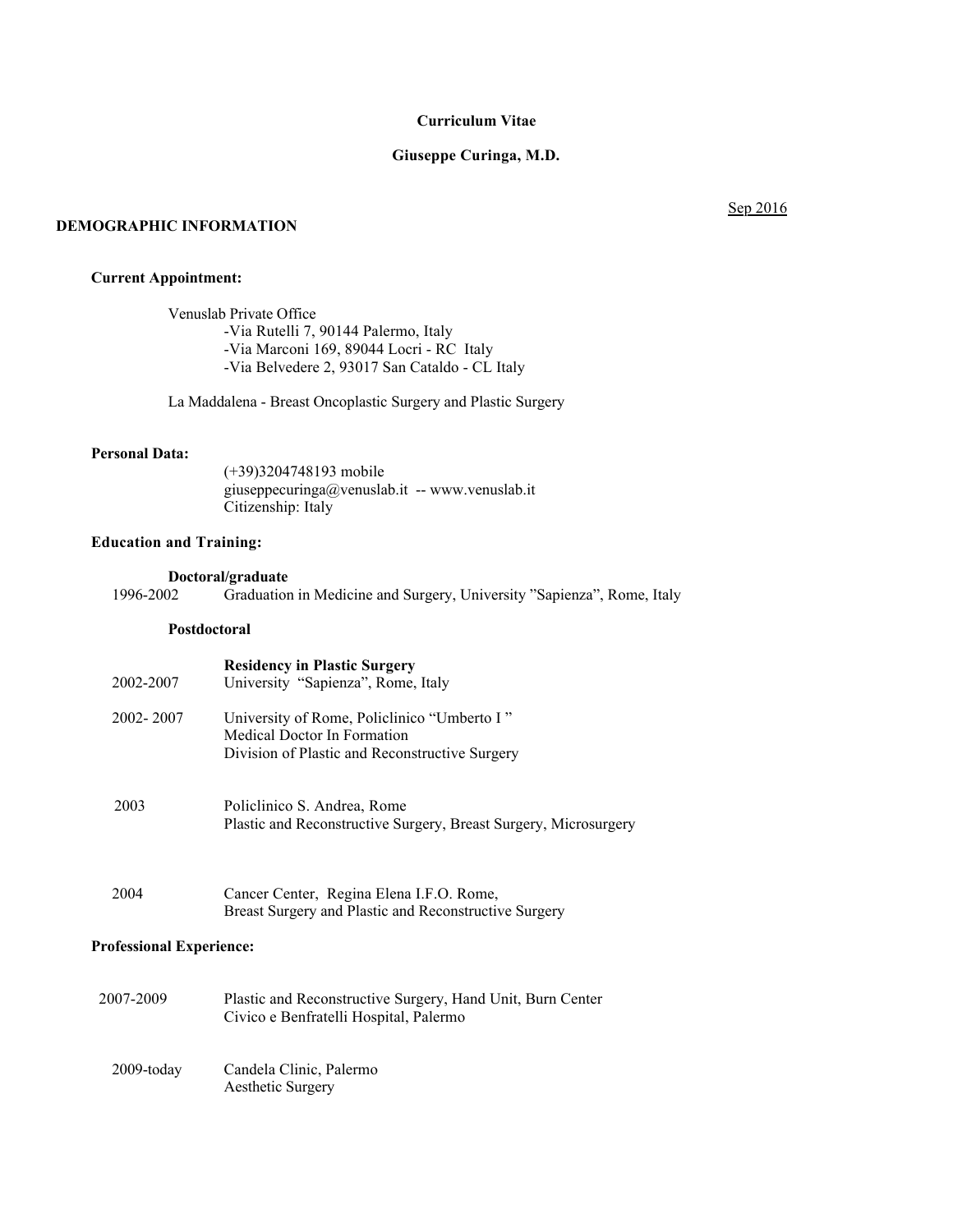| 2010-2012     | Casa di Cura Pierangeli, Pescara<br>Plastic Surgery, and Breast Reconstruction |
|---------------|--------------------------------------------------------------------------------|
| 2011          | Clinica Orestano<br>Aesthetic Surgery                                          |
| $2012$ -today | Clinica La Maddalena<br>Breast Oncoplastic Surgery and Plastic Surgery         |

#### **Honors and Awards:**

July-September 2009

Research Fellow Plastic Surgery, Burns Center The Johns Hopkins University School of Medicine Baltimore, MD

## **RESEARCH ACTIVITIES**

## **Peer-reviewed original research articles**

- **1.** Onesti MG, Toscani M, **Curinga G**, Scuderi N. Jet-peel: Nuova metodica per il trattamento degli inestetismi cutanei. Dermatologia Clinica vol.XXVI n°1, 2006
- **2.** Dessy LA, **Curinga G**, Mazzocchi M, Scuderi N. Treatment of muscular pseudogynecomastia with botulinum toxin A. *Aesthetic Plast Surg*. 2007 Jan-Feb;31(1):104-6.
- **3.** Mezzana P, Anniboletti T, **Curinga G**, Onesti MG. A new method of skin erythrosis evaluation in digital images. *Acta Chir Plast*. 2007;49(1):21-6.
- **4.** Madonna Terracina FS, **Curinga G**, Mazzocchi M, Onesti MG, Scuderi N. Utilization of intense pulsed light in the treatment of face and neck erythrosis. *Acta Chir Plast.* 2007;49(2):51-4.
- **5.** Rusciani A, **Curinga G**, Menichini G, Alfano C, Rusciani L. Nonsurgical tightening of skin laxity: a new radiofrequency approach. *J Drugs Dermatol*. 2007 Apr;6(4):381-6.
- **6.** Cigna E, **Curinga G**, Bistoni G, Spalvieri C, Tortorelli G, Scuderi N. Microsurgical anastomosis with the 'PCA' technique. J *Plast Reconstr Aesthet Surg*. 2008;61:762-6.
- **7.** Onesti M, Toscani M, **Curinga G**, Chiummariello S, Scuderi N. Assessment of a new hyaluronic acid filler. double-blind, randomized, comparative study between Puragen and Captique in the treatment of nasolabial folds. *In Vivo*. 2009;23:479-86.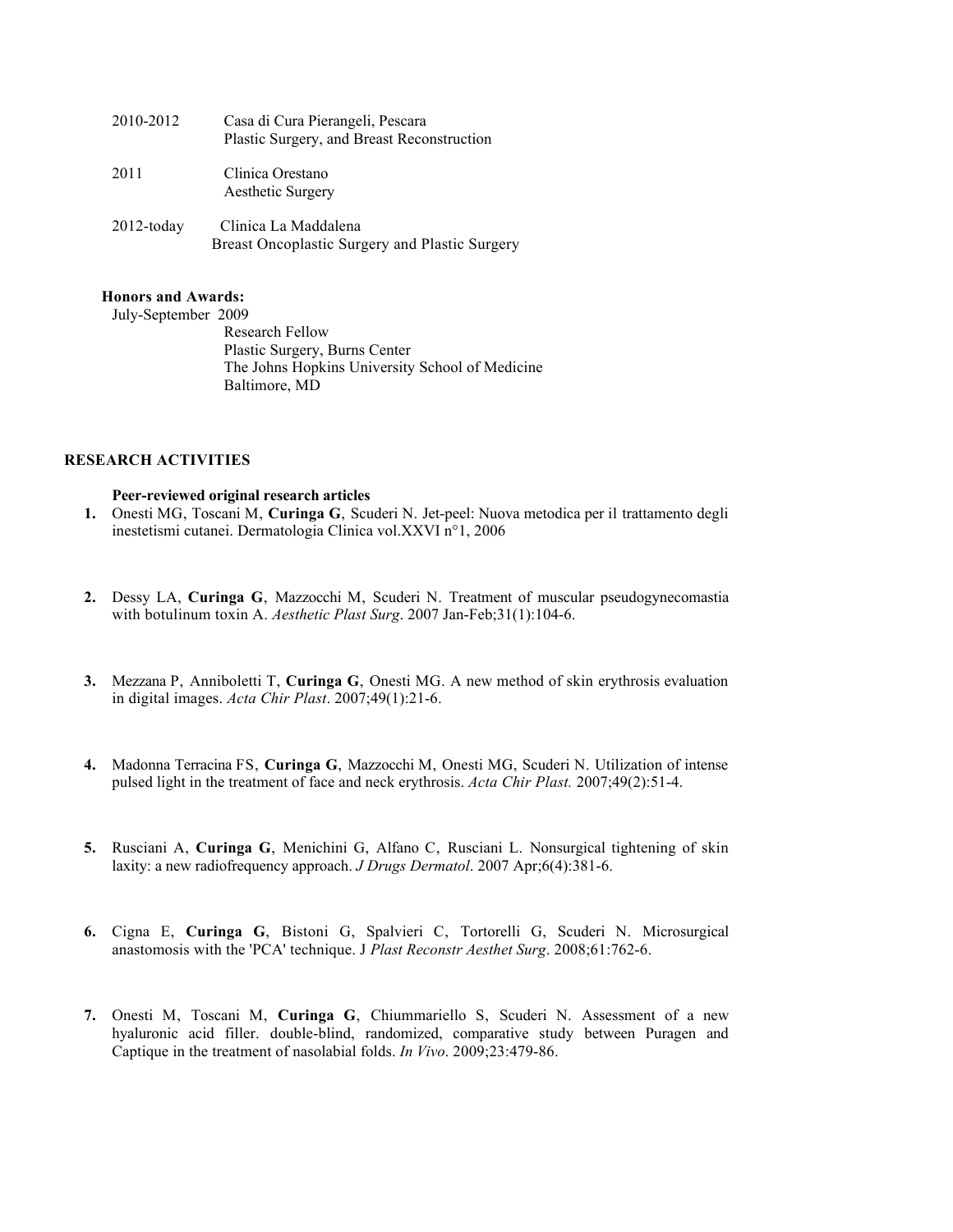- **8.** Figus A, Mazzocchi M, Dessy LA, **Curinga G**, Scuderi N Treatment of muscular contraction deformities with botulinum toxin type A after latissimus dorsi flap and sub-pectoral implant breast reconstruction. *J Plast Reconstr Aesthet Surg.* 2009;62:869-75.
- **9.** Gherardini G, **Curinga G**, Colella G, Freda N, Rauso R. Calcitonin Gene–Related Peptide and Thermal Injury: Review of Literature. *Eplasty* 2009;9:282-294.
- **10.** Rauso R, Gherardini G, Tartaro G, **Curinga G**, Nesi N, Santagata M. A modified alar cinch suture technique. *Eur J Plast Surg.* IN PRESS
- **11. Curinga G,** Figus A, De la Camara-de las Heras, Bistoni G. Vendaje seguro y sencillo para los dedos. *Cirurgia Plastica Ibero-Latinoamericana*
- **12. Curinga G**, Pietramaggiori G, Scherer SS, Masellis A, Gherardini G, Brancato R, Conte F. Bistoni G. Electrical injuries due to theft of copper. *J Burn Care Res.* 2010 Mar-Apr;31(2): 341-6.
- **13. Curinga G,** Scherer SS, Rusciani A, Pietramaggiori G. Comment on "Platelet-rich plasma in burns". *Burns.*2010 Sep;36(6):944-5; author reply 945. Epub 2009 Dec 22.
- **14.** Freda N, Rauso R, **Curinga G**, Clemente M, Gherardini G. Easy Closure of Anterior Palatal Fistula with Local Flaps. *J Craniofac Surg*. 2010 Jan;21(1):229-32.
- **15.** Rauso R, Freda N, **Curinga G**, Del Pero C, Tartaro G. An alternative alar cinch suture. *Eplasty*. 2010 Dec 20;10:e69.
- **16.** Toscani M, **Curinga G**, Trignano E, Bistoni G, Rusciani A. A modified scalpel in hair restoration. *J Drugs Dermatol.* 2010 Oct;9(10):1266-7.
- **17.** Feldman MJ, **Curinga G**, Milner SM. Clopidogrel and burns: platelet replacement therapy may not prevent postoperative bleeding. *Burns*. 2010 Nov;36(7):1137-8. Epub 2010 May 26.
- **18. Curinga G**, Jain A, Feldman M, Prosciak M, Phillips B, Milner S.Red blood cell transfusion following burn. *Burns*. 2011 Aug;37(5):741-51. Epub 2011 Mar 1.
- **19. Curinga G**, Rauso R, Rusciani A, Pietramaggiori G. "Comments on "Malrotation of the McGhan Style 510 prosthesis"". *Plas Recon Surg*, 011 Dec;128(6):781e-2e.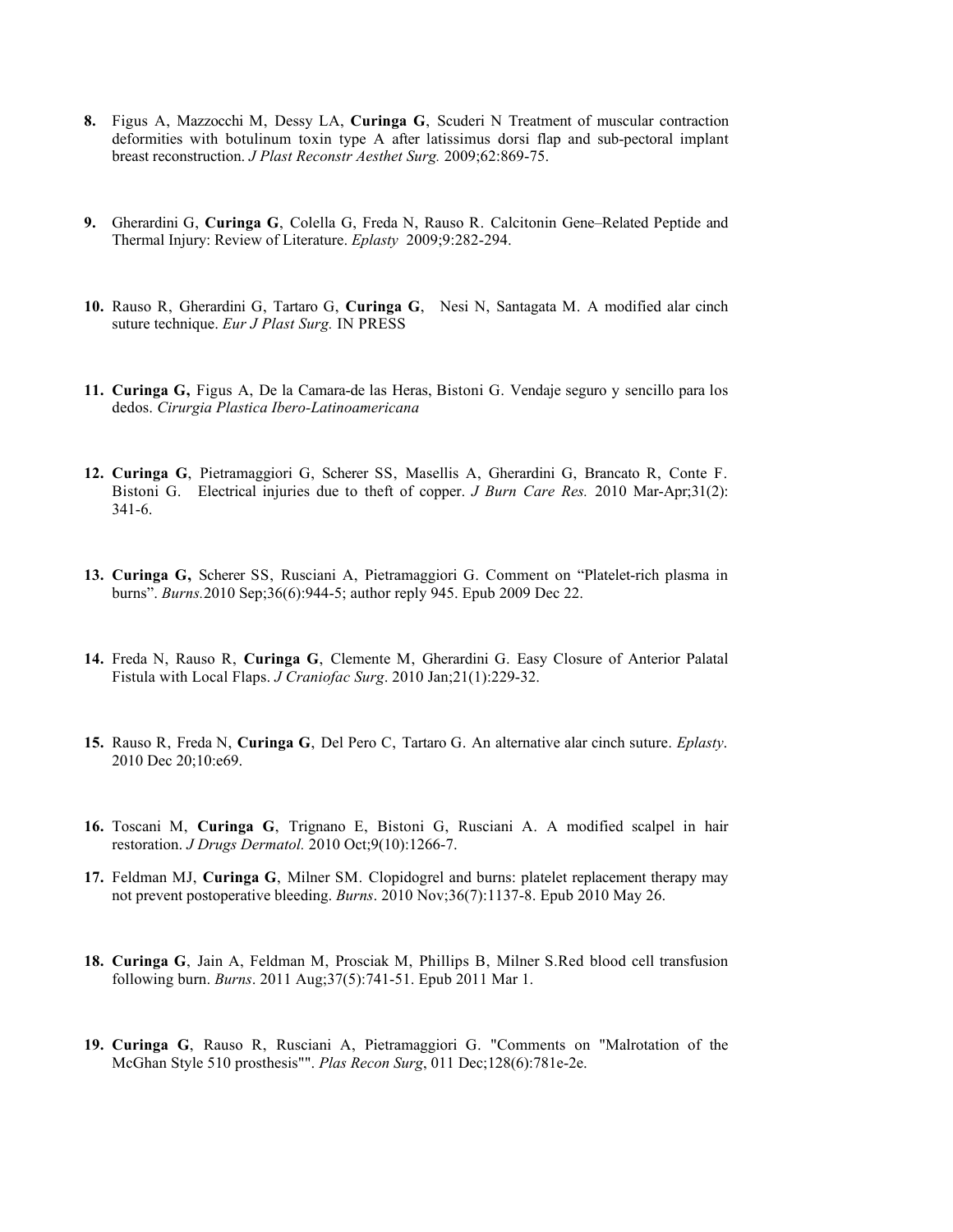- **20.** Rauso R, **Curinga G,** Santillo V, Corvo G, Tartaro G. Comparison Between Lipofilling and a Nonabsorbable Filler for Facial Wasting Rehabilitation in HIV-Positive Patients. J *Craniofac Surg. 2011* Sep;22(5):1684-8.
- **21.** Rauso R, Tartaro G, Freda N, Rusciani A, **Curinga G**. A facial marker in facial wasting rehabilitation. *J Drugs Dermatol.* 2012 Feb 1;11(2):202-8.
- **22**. Rusciani Scorza A, Rusciani Scorza L, Troccola A, Micci DM, Rauso R, **Curinga G.** Autologous Fat Transfer for Face Rejuvenation with Tumescent Technique Fat Harvesting and Saline Washing: A Report of 215 Cases. *Dermatology*. 2012 May 16
- **23**. Rauso R, **Curinga G**, Rusciani A, Colella G, Amore R, Tartaro G.Safety and efficacy of one-step rehabilitation of human immunodeficiency virus-related facial lipoatrophy using an injectable calcium hydroxylapatite dermal filler. *Dermatol Surg*. 2013 Dec;39(12):1887-94. doi: 10.1111/ dsu.12358. Epub 2013 Nov 7.
- **24**. Amore R., Rauso R., Dayan S., **Curinga G**. The Management of Filler Nodules. *The American Journal of Cosmetic Surgery* Vol. 31, No. 2, 2014
- **25.** Rauso R., Rusciani A., **Curinga G**. An Adipocitolitic Aqueous Micro-Gelatinous Solution for Buffalo Hump Deformity Reduction. *J Drugs Dermatol* 2014, 33:10, 946 -948
- **26.** Rusciani A, Pietramaggiori G, Troccola A, Santoprete S, Rotondo A, **Curinga G**. The Outcome of Primary Subglandular Breast Augmentation Using Tumescent Local Anesthesia. Ann Plast Surg. 2016 Jan; 76(1): 13-7.

#### **Book chapters**

- 1. Rusciani A, **Curinga G**, Fioramonti P, Valeri B. "Radiofrequency" Textbook of dermatologic surgery, Rusciani-Robbins, Piccin, Chapter 63 pag 911.
- 2. Rusciani A, **Curinga G**, Fioramonti P. "Ellman Radio Frequency Device for Skin Tightening" Office-Based Cosmetic Procedures- A PRACTICAL MANUAL by Cambridge University- Chapter 55 pag 250
- 3. Curinga G, Rusciani A- Structural fat graft in facial plastic surgery, Chapter 7 <http://www.esciencecentral.org/ebooks/facial-plastic-surgery/structural-fat-graft-facial-plastic-surgery.php>

## **Books**

1. Ebook: Plastic Surgery- Minimally invasive procedures in facial rejuvenation - Editor: **Curinga G**, Rusciani A- OMICS - [http://www.esciencecentral.org/ebooks/minimally-invasive/pdf/minimally-invasive-procedures-for-facial](http://www.esciencecentral.org/ebooks/minimally-invasive/pdf/minimally-invasive-procedures-for-facial-rejuvenation.pdf)[rejuvenation.pdf](http://www.esciencecentral.org/ebooks/minimally-invasive/pdf/minimally-invasive-procedures-for-facial-rejuvenation.pdf)

### **Abstracts and Presentations at Peer-Reviewed Meetings**

1. 52° Congresso SICPRE (Società Italiana Chirurgia Plastica Ricostruttiva ed Estetica) Firenze 18-20 sett. 2003

"Applicazioni delle tecniche di Ricostruzione delle immagini tridimensionali in Chirurgia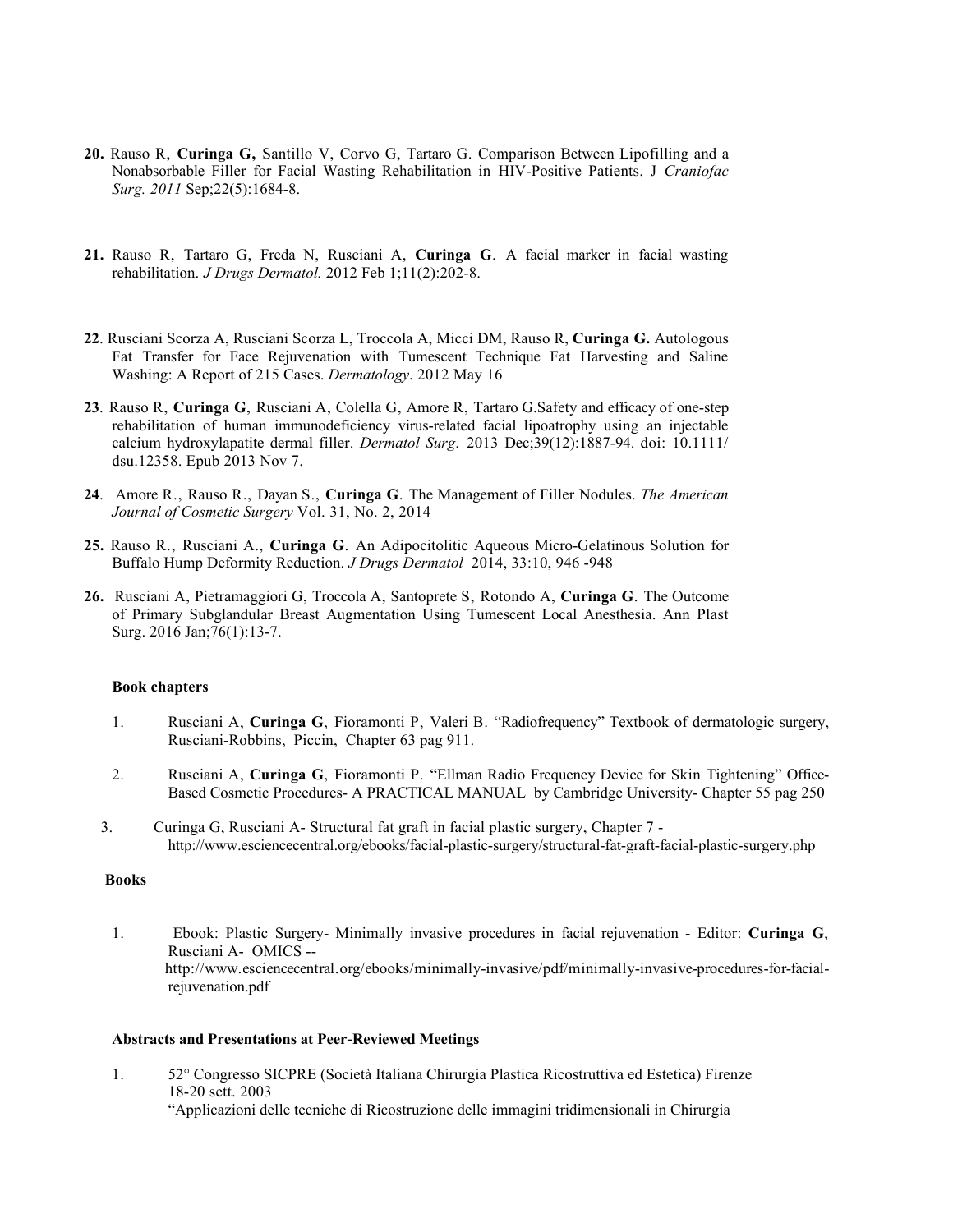Plastica e Ricostruttiva"

- 2. 15° World Congress of Aesthetic Medicine, Roma, May 5-8 2005 "Measurement of skin color in digital images: pratical application"
- 3. XXVII Congresso Nazionale SIME (Società Italiana di Medicina Estetica) Roma 5-7 maggio 2006 "Jet peel, nuova metodica per il trattamento degli inestetismi cutanei"
- 4. 1° Congresso di Dermatologia Plastica ISPLAD (International-Italian Society of Plastic\_Aesthetic and Oncologic Surgery) Stresa May 11-13, 2006 "Autotrapianto di capelli con la tecnica della duplicazione del bulbo"
- 5. XI Congresso Internazionale ISHR, New trends in Hair restoration, Bari 29-31 maggio 2006 "Characterization of isolated Human Stem Cells of Hair follicles from duplicative surgery procedure"
- 6. 1°European Meeting of Residents in Plastic, reconstructive and Aesthetic Surgery, Ustica, June 8-11, 2006 "Surgical correction of earlobe cleft, our experience"
- 7. Crowning Achievement in hair restoration, Milano, May 31- June 2, 2007 "Autotrapianto di capelli in sedi Ectopiche: la ricostruzione del sopracciglio"
- 8. 56° Congresso SICPRE (Società Italiana Chirurgia Plastica Ricostruttiva ed Estetica) Pozzo Faceto di Fasano (Br) 26-29 Settembre 2007 "Posterior-wall, Continuous interrupted, Airborne: una nuova tecnica di anastomosi microvascolare"
- 9. 10<sup>th</sup> IMCAS 2008 (International Master Course on Aging Skin) Paris, January 19-21, 2008. "Radiofrequency procedure for skin tightening, RADIAGE technique"
- 10. XXIX Congresso Nazionale della Società Italiana di Medicina Estetica. Roma, May 16-18, 2008. "Valutazione comparativa del Puragen: nuovo filler a base di acido ialuronico"
- 11. XXIX Congresso Nazionale della Società Italiana di Medicina Estetica. Roma, May 16-18,2008. "Autotrapianto di capelli in sedi ectopiche: la ricostruzione del sopracciglio"
- 12. XXIX Congresso Nazionale della Società Italiana di Medicina Estetica. Roma, May 16-18, 2008. "Radiage (non ablative radiofrequency): nuove prospettive di ringiovanimento facciale"
- 13. XXI Congresso Nazionale Società Polispecialistica Italiana Giovani Chirurghi. Perugia, June 15-18, 2008 "Microsurgical anastomosis with the "pca" technique"
- 14. 13<sup>th</sup> Annual Meeting of the EHRS (European Hair Research Society). Genoa, 3/5 July 2008. "Hair transplantation: a technique constantly in progress"
- 15. IMCAS Asia, Singapore 13 to 15 July 2008 "Radiage technique: objective evaluation by standard imaging system"
- 16. 14<sup>th</sup> Congress of the ISBI (International Society of Burn Injury), Montreal, 7-11 September 2008 "Electrocution by copper theft"
- 17. European Burn Association. Lausanne, Switzerland, 2-5 Sptember 2009.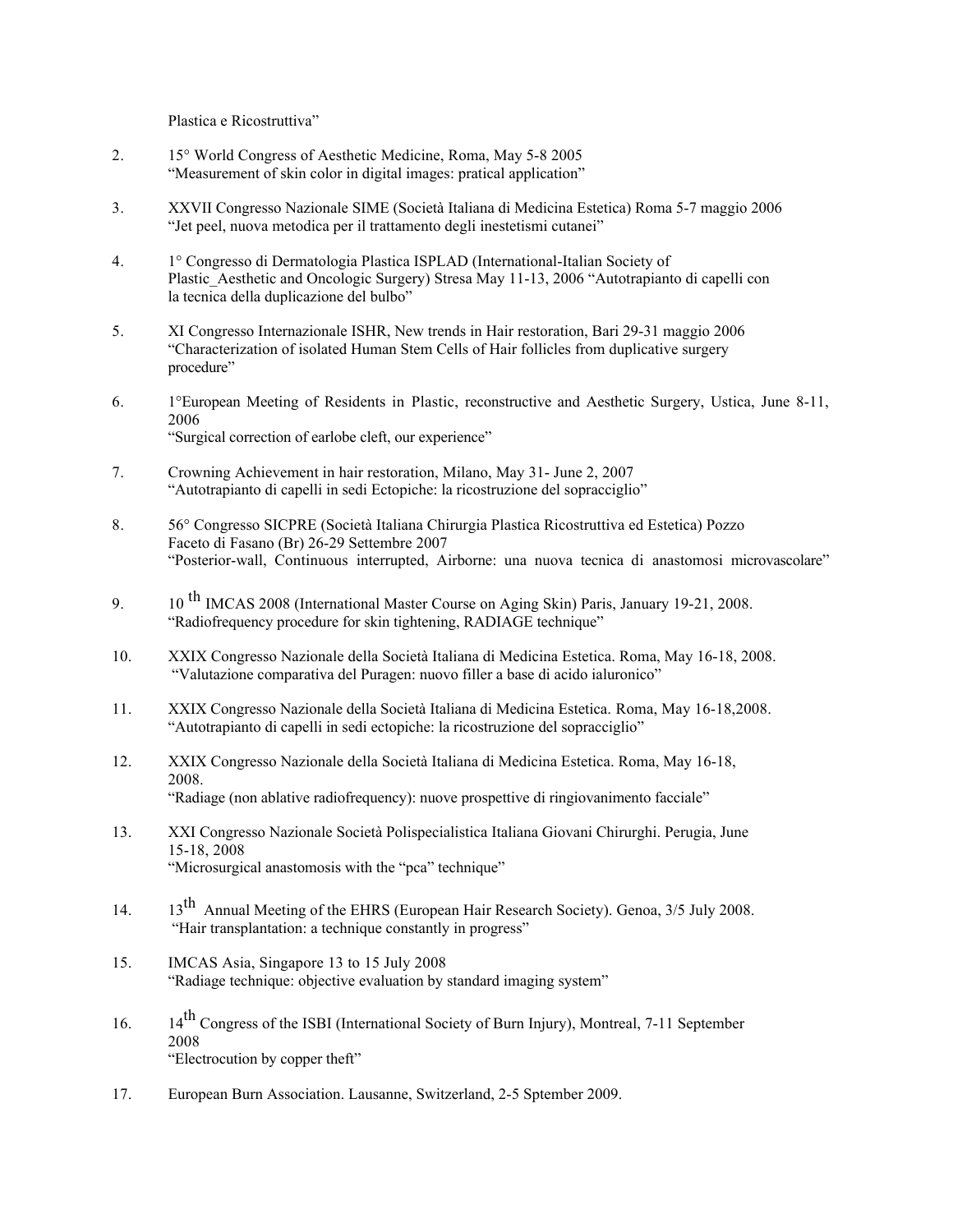"A New Euro - Mediterranean Prevention Campaign for Children"

- 18. 58° Congresso SICPRE (Società Italiana Chirurgia Plastica Ricostruttiva ed Estetica), Sanremo, September 28th-October 1th 2009 "Una nuova tecnica per la correzione delle fistole palatali post chirurgiche"
- 19. 58° Congresso SICPRE (Società Italiana Chirurgia Plastica Ricostruttiva ed Estetica), Siena, 23 26 Settembre 2010 "Traumatologia degli arti inferiori: nostra esperienza ed algoritmo terapeutico"
- 19. 34<sup>th</sup> Annual Conference of The European Academy of Facial Plastic Surgery, 1-4 September 2011Bruges, Belgium "Structural fat graft for facial wasting rehabilitation"
- 20. 60° Congresso SICPRE (Società Italiana Chirurgia Plastica Ricostruttiva ed Estetica), Milano 27-30 Settembre 2011 "Complicanze da filler: nostra esperienza"
- 21. XXXIII Congresso Nazionale della Società Italiana di Medicina Estetica, Rome, 18-20 May 2012 LUCE PULSATA: NOSTRA ESPERIENZA NEGLI INESTETISMI DEL VISO
- 22. XXXIII Congresso Nazionale della Società Italiana di Medicina Estetica, Rome, 18-20 May 2012 BIOSTIMOLAZIONE AUTOLOGA (ACR) E RADIOFREQUENZE MONOPOLARI PER IL RINGIOVANIMENTO DEL VISO
- 23. 61° Congresso SICPRE (Società Italiana Chirurgia Plastica Ricostruttiva ed Estetica), Palermo 24-27 Settembre 2012 "Our experience in autologous fat transfer for face rejuvenation"

# **Courses**

- 1. 3° International Workshop "Basic Techniques in vascular and peripheral nerves microsurgery" and the Satellite Symposium "Present and Future in Microsurgery" Bucarest, June 2007
- 2. 2007 Flap Dissection Course for Reconstructive Surgery, Duke University Medical Center, Dhuram NC, 3-5 August 2007
- 3. 7° Videosurgery Course "Nose and surrounding 2007" Rome 23-27 October 2007
- 4. "Breast Reconstructive Surgery", Istituto dei Tumori "Regina Elena"- IFO, Rome, 29-30 November 2007
- 5. "Breast Augmentation, indication, materials and technique" Rome, 1 December 2007
- 6. 4°European Conference, Plastic and Reconstructive Surgery of the Breast, Milan, 12-15 December 2007
- 7. Cours d'Anatomie Chirurgicale sur les Lambeaux,Laboratoire D'Anatomie Medico-Chirurgicale Universitè Bordeaux 2, 10-14 mars 2008
- 8. "Made in Italy : hair restoration live video surgery workshop", Roma, 30 may-1 June 2008
- 9. Morphodinamic Rhinoplasty, "Lionello Ponti Course" Vittorio Veneto, 18-21 June 2008 Lione, 19-21 September 2008